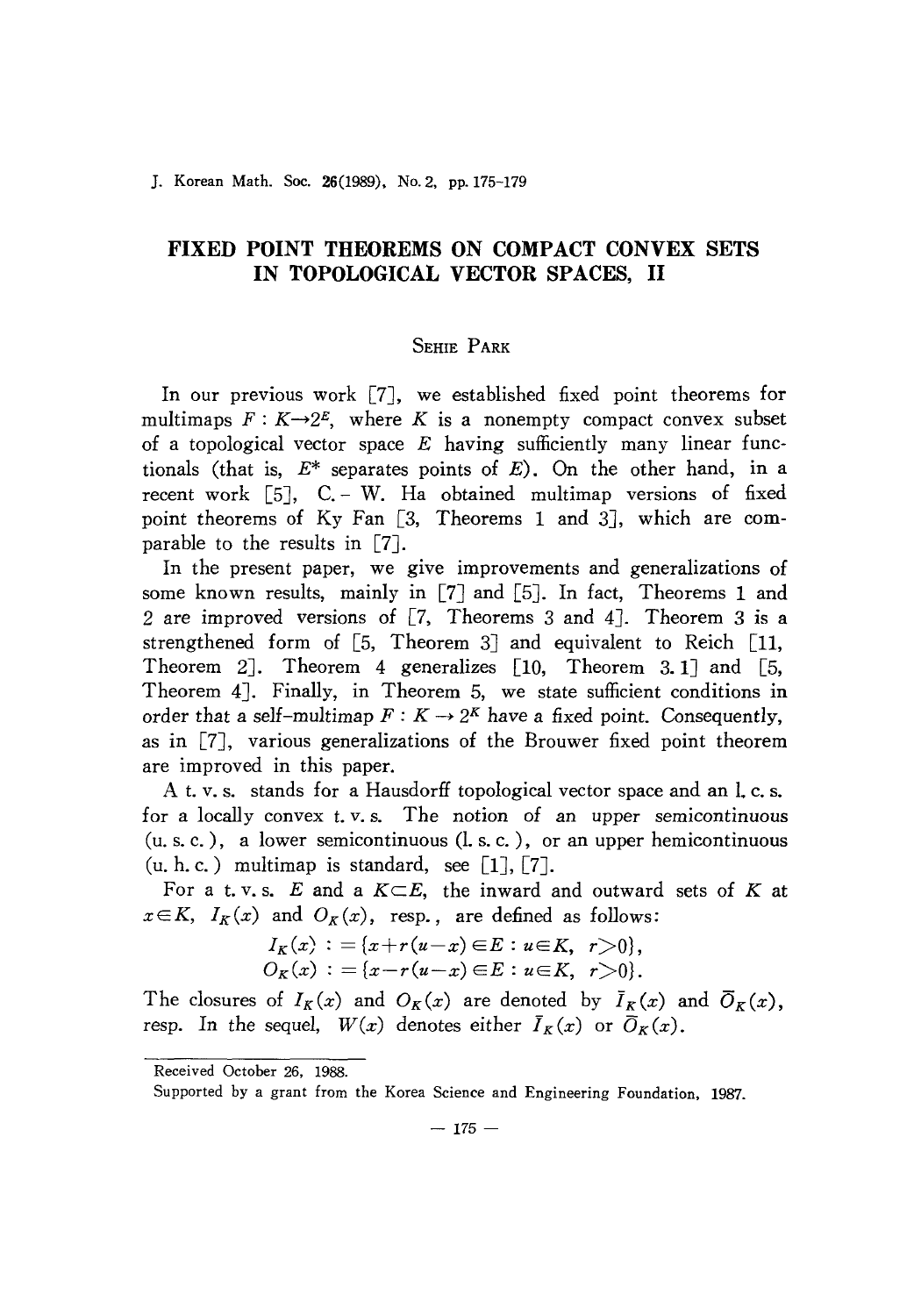## 176 Sehie Park

Let *cc(E)* denote the family of nonempty closed convex subsets of *E* and  $k\epsilon(E)$  the family of nonempty compact convex subsets.

For a t. v. s. *E,* let *E\** denote its topological dual.

We begin with the following improved version of [7, Theorem 3J.

THEOREM 1. *Let K be a nonempty compact convex subset of a t. v. s.* E *and F a continuous (i. e., u. s. c. and l. s. c.) multimap defined on K such that either*

*(A)*  $E^*$  *separates points of*  $E$  *and*  $F: K \to kc(E)$ , *or* 

(B) E is locally convex and  $F: K \to cc(E)$ .

*Then either F has a fixed point*, *or there exist a point*  $v \in K$  *and a continuous seminorm p on* E *such that*

$$
0 < p(v - Fv) \leq p(w - Fv) \text{ for all } w \in W(v),
$$

*where*  $p(w - F_v) = inf{p(w - z) : z \in F_v}.$ 

*Proof.* Use standard separation theorems [12J, and just follow the proof of [7, Theorem 3J.

Note that Reich [11, Theorem 3] follows from Theorem 1(B). Now we improve  $[7,$  Theorem  $4$ ] with the same proof.

THEOREM 2. *Under the hypothesis of Theorem* 1, *F has a fixed point if*

(1) *for each*  $x \in B$ *d*  $K \setminus Fx$ , *there exists a number*  $\lambda$  (*real or complex*, *depending on whether the vector space* E *is real or complex) such that*

 $|\lambda|$   $\leq$  1 and  $(\lambda x + (1-\lambda)Fx)$   $\cap$   $W(x) \neq \emptyset$ .

The following improved version of Ha [5, Theorem 3] can be compared with Theorem  $1(B)$ .

THEOREM 3. *Let K be a nonempty compact convex subset of a* 1. *c. s.* E, and  $F: K \to kc(E)$  an *u.s.c.* multimap. Then either *F* has a fixed *point,* or there exist  $v \in K$ ,  $u_0 \in Fv$ , and a continuous seminorm  $p$  on E *such that*

$$
0 < p(v - u_0) \leq p(w - u_0) \text{ for all } w \in W(v).
$$

*Proof.* Suppose that *F* has no fixed point. Then by [5, Theorem 3], there exist  $v \in K$ ,  $u_0 \in Fv$ , and a continuous seminorm p on E such that

$$
0 < p(v-u_0) \leq p(w-u_0) \text{ for all } w \in K,
$$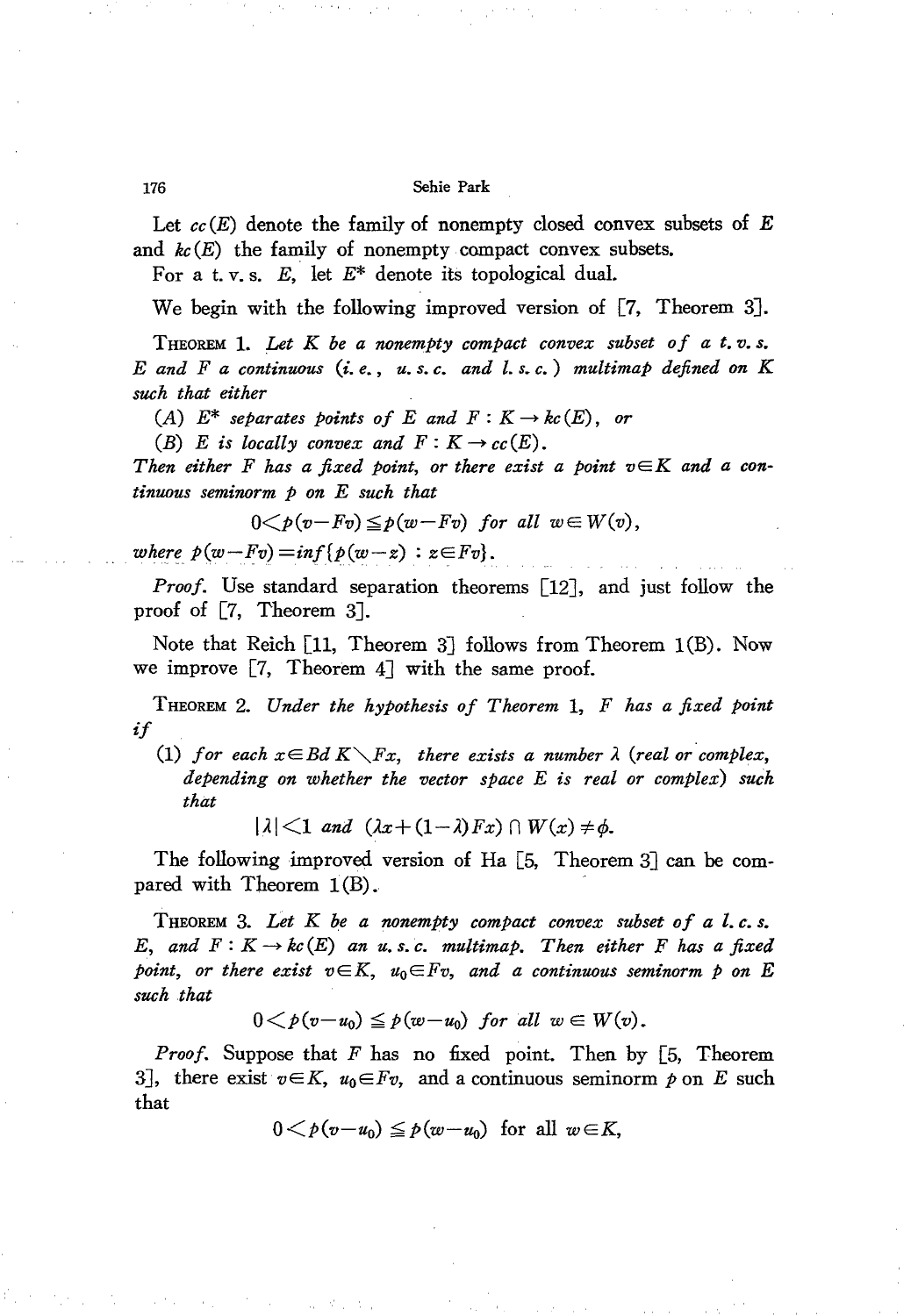Fixed point theorems on compact convex sets in topological vector spaces,  $\mathbb{H}$  177

and hence, by the method in the proof of  $[7,$  Theorem 1], the inequality holds for all  $w \in \overline{I}_K(v)$ .

For the outward case, the map  $F': K \to kc(E)$  defined by  $F'x=$  $2x-Fx$  for each  $x \in K$  is u.s.c. Therefore, by the above argument, there exist  $v \in K$ ,  $u_1 \in F'v$ , and a continuous seminorm p on E such that

$$
0 < p(v-u_1) \leq p(w'-u_1) \text{ for all } w' \in I_K(v).
$$

For  $w \in O_K(v)$ , let  $w' = 2v - w$  and  $u_1 = 2v - u_0$  where  $u_0 \in F_v$ . Then we have

$$
0 < p(v - u_0) \leq p(w - u_0) \text{ for all } w \in O_K(v)
$$

and hence, for all  $w \in \overline{O}_K(v)$ . This proves Theorem 3 for the case  $W(v) = \overline{O}_K(v)$ .

Note that Theorem 3 is equivalent to Reich [11, Theorem 2J which contains some known results in  $[3]$ ,  $[10]$ ,  $[2]$ , and the Tychonoff fixed point theorem.

In certain circumstance, Theorem 3 is more useful than Theorem l. Consider the following example due to Gwinner  $[4, p. 575]$ : Let  $K =$  $[0, 1] \times \{0\} \subset \mathbb{R}^2 \equiv E$  with the ordinary norm. Define  $F: K \to 2^E$  by

 $F(c, 0) = \text{co} \{(1, 1), (1, 2)\}$  if  $c \in [0, 1)$ ,

 $F(1, 0) = \text{co}\{(0, 0), (1, 1), (1, 2)\}.$ 

Note that  $F$  is u.s.c., but not l.s.c., and Theorem 1 is not applicable. However, Theorem 3 holds for this example by choosing *v=*  $(1,0)$  and  $u_0=(1,1)$ .

As a direct consequence of Theorem 3, we have the following.

THEOREM 4. Let K be a nonempty compact convex subset of a l.c.s. *E*, and  $F: K \to kc(E)$  an  $u, s, c$ . *multimap*. Then  $F$  has a fixed point if

*(2) for each*  $x \in B$ *d*  $K \setminus Fx$  *and*  $u \in Fx$ , *there exists a number*  $\lambda$  *(as in* (1)) *such that*

$$
|\lambda| < 1 \text{ and } \lambda x + (1-\lambda) u \in W(x).
$$

*Proof.* Suppose that *F* has no fixed point. By Theorem 3, there exist  $v \in K$ ,  $u_0 \in F_v$ , and a continuous seminorm  $p$  on  $E$  such that  $0 < p(v-u_0) \leq p(w-u_0)$  for all  $w \in W(v)$ .

Since  $v \notin F_v$ , if  $v \in \text{Int } K$ , then there exists a  $\lambda$  (say  $\lambda = 1/2$ ) such that  $|\lambda|$ <1 and  $\lambda v+(1-\lambda)u_0\in W(v)=E$ . Therefore, there always exist a  $\lambda$  such that  $|\lambda|$  < 1 and  $w := \lambda v + (1 - \lambda)u_0 \in W(v)$  whether  $v \in$  Int K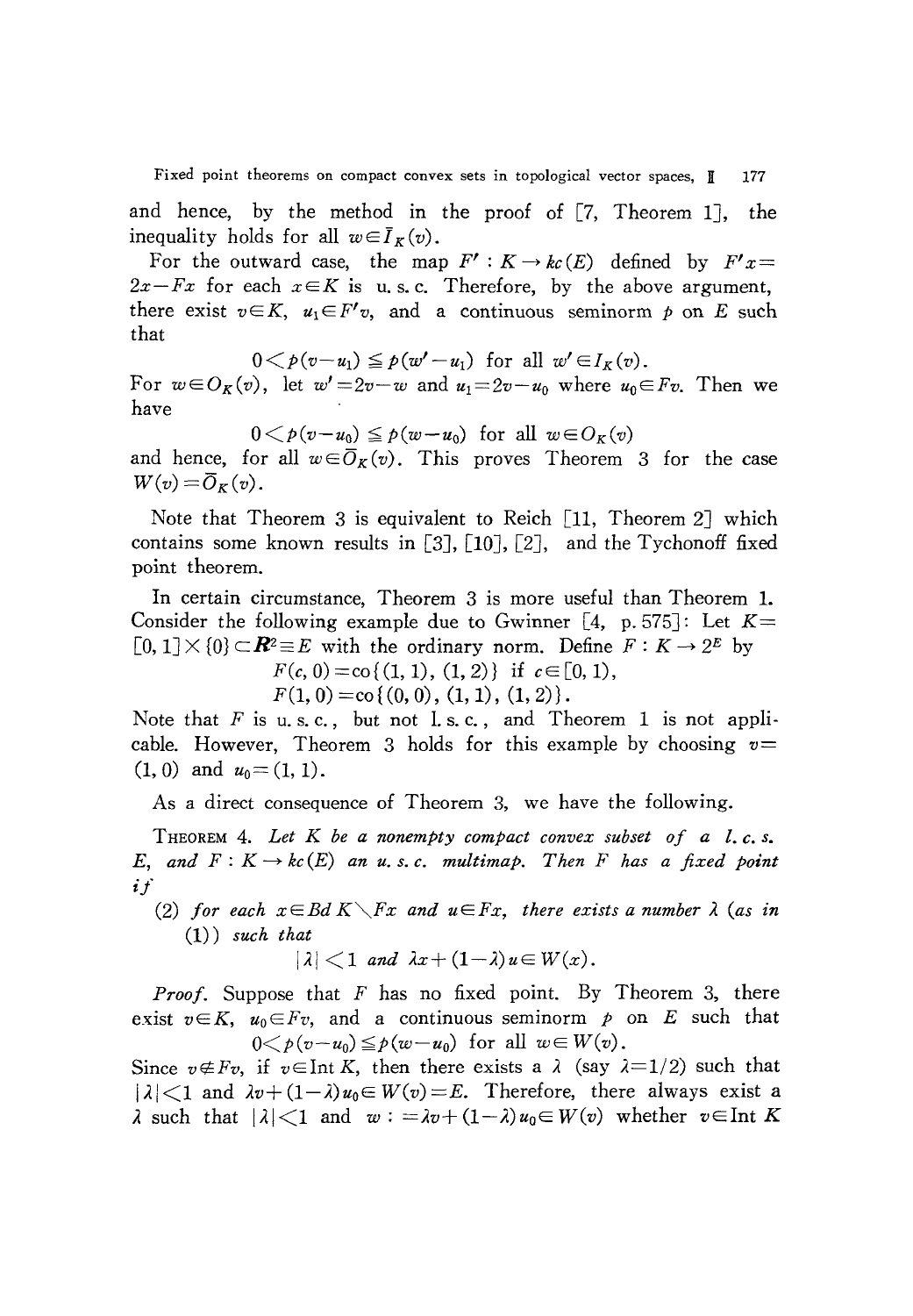or  $v \in Bd K$ . Then we have

 $0 < p(v-u_0) \leq p(w-u_0) = |\lambda| p(v-u_0)$ . which contradicts  $|\lambda|$  < 1.

Note that  $(2) \Rightarrow (1)$ .

For a real t.v.s. E, (2) is equivalent to  $Fx\subset W(x)$  for all  $x\in K$ , and hence there exist more general results than Theorem 4 (see [7, Theorems 6 and 7]). (Note here that the first part of the proof of [7, Theorem 6] showing the existence of  $h \in E^*$  such that  $(h, v) < 0$ for all  $v \in u - Fu$  is incorrectly stated. Instead just use the separation theorem for a t. v. s. E on which  $E^*$  separates points (e. g., [12, p. 70]). Furthermore, in a recent work [8], we noted that [7, Theorem 6] holds for an u, h, c, map instead of an u, s, c, map, )

However, for a complex l.c.s. E. Theorem 4 generalizes Reich  $\lceil 10 \rceil$ . Theorem 3.1; 7, Theorem 5] and Ha [5, Theorem 4]. We note that these two results are the same. In fact, Reich adopted one of the following boundary conditions:

(3) for each  $x \in Bd K \setminus Fx$ ,

$$
Fx \subset I F_K(x) = \{x + c(y - x) : y \in K, \ \text{Re}(c) > 1/2\}.
$$

(3)' for each  $x \in Bd K \setminus Fx$ ,

 $Fx \subset OF_K(x) = \{x+c(y-x) : y \in K, \operatorname{Re}(c) \leq -1/2\}.$ 

On the other hand, Ha used the following in Theorem 4 instead of  $(2):$ 

(4) for each  $x \in K$  and  $u \in Fx$ , there exists a number  $\lambda$  (as in (1)) such that

 $|\lambda|$  < 1 and  $\lambda x + (1-\lambda)u \in K$ .

Note that (4)  $\Rightarrow$  (2) since  $K\subset I_K(x)$  and that  $z\in I_{K}(x)$  iff there is a number  $\lambda$  (as above) suh that  $|\lambda|$  < 1 and  $\lambda x + (1-\lambda)z \in K$  [9]. Therefore,  $(3) \Leftrightarrow (4) \Rightarrow (2)$ . Reich [9] noted that (3) can not be replaced by  $Fx \cap IF_K(x) \neq \phi$ . For a real t.v.s. E, (4) is equivalent to  $Fx \subset I_X(x)$ for all  $x \in K$ .

Finally, for a selfmap  $F: K \to 2^K$ , we have the following improved version of  $\lceil 6, \rceil$  Theorem 1.

THEOREM 5. Let K be a nonempty compact convex subset of a t.v.s.  $E$ having sufficiently many linear functionals, and  $F: K \to cc(K)$ . Then F has a fixed point if one of the following holds:

 $(i)$  *F* is continuous.

178